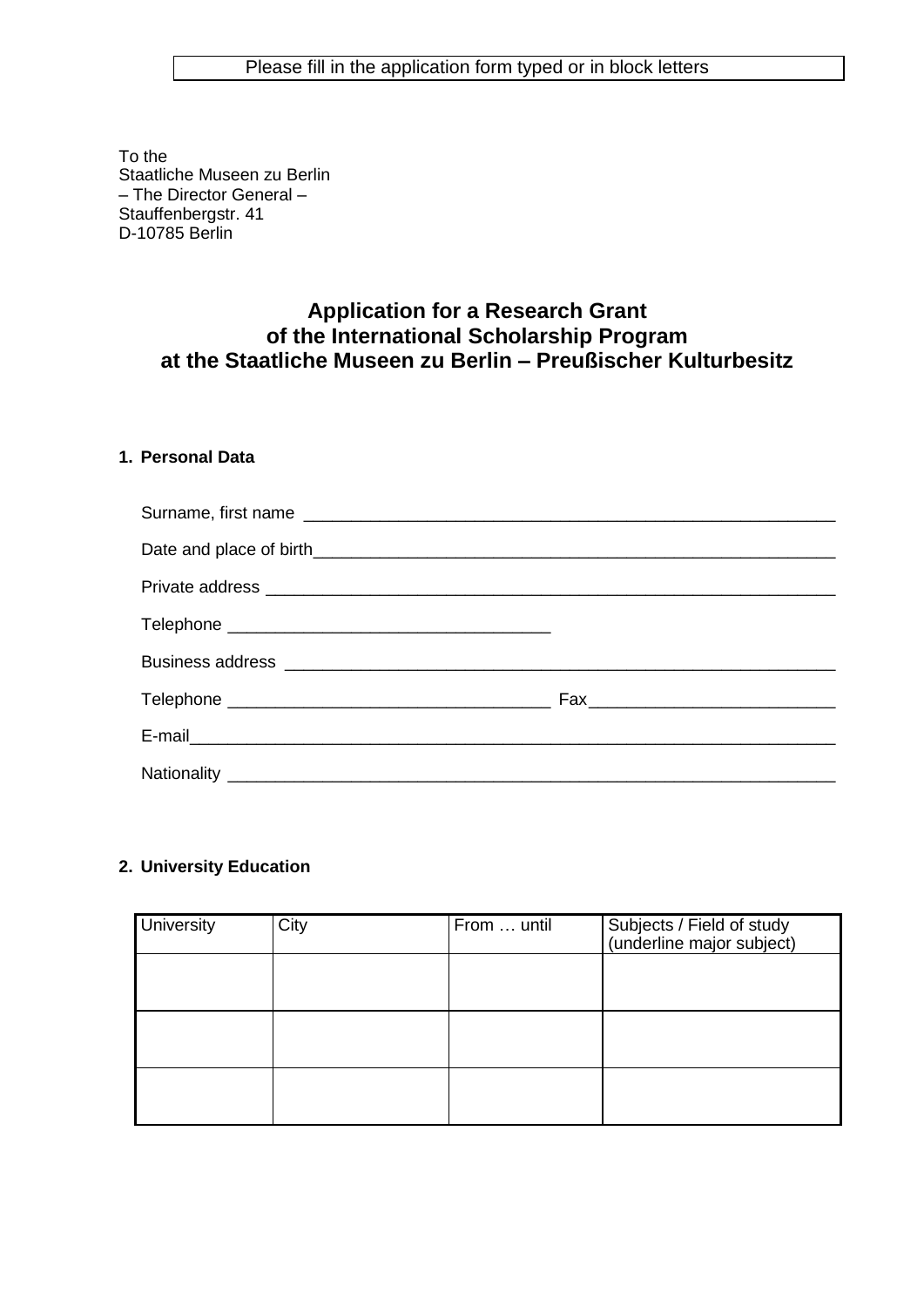#### **3. Academic Examinations and Degrees**

(If several specifications can be made, please indicate these on a separate sheet)

University / city

Academic degree / title

Subject area

Date of examination / date degree was conferred

Grade

Form, extent and topic of the final examination (cumulative procedure; oral examination; final written examination; written work such as thesis, monograph, doctoral thesis, habilitation, postdoctoral thesis etc.)

Has the work been published? If so, please provide information on the publication.

#### **4. Professional Record**

| Period | Institution | Function / Position |
|--------|-------------|---------------------|
|        |             |                     |
|        |             |                     |
|        |             |                     |
|        |             |                     |
|        |             |                     |
|        |             |                     |
|        |             |                     |
|        |             |                     |
|        |             |                     |
|        |             |                     |
|        |             |                     |
|        |             |                     |
|        |             |                     |
|        |             |                     |
|        |             |                     |
|        |             |                     |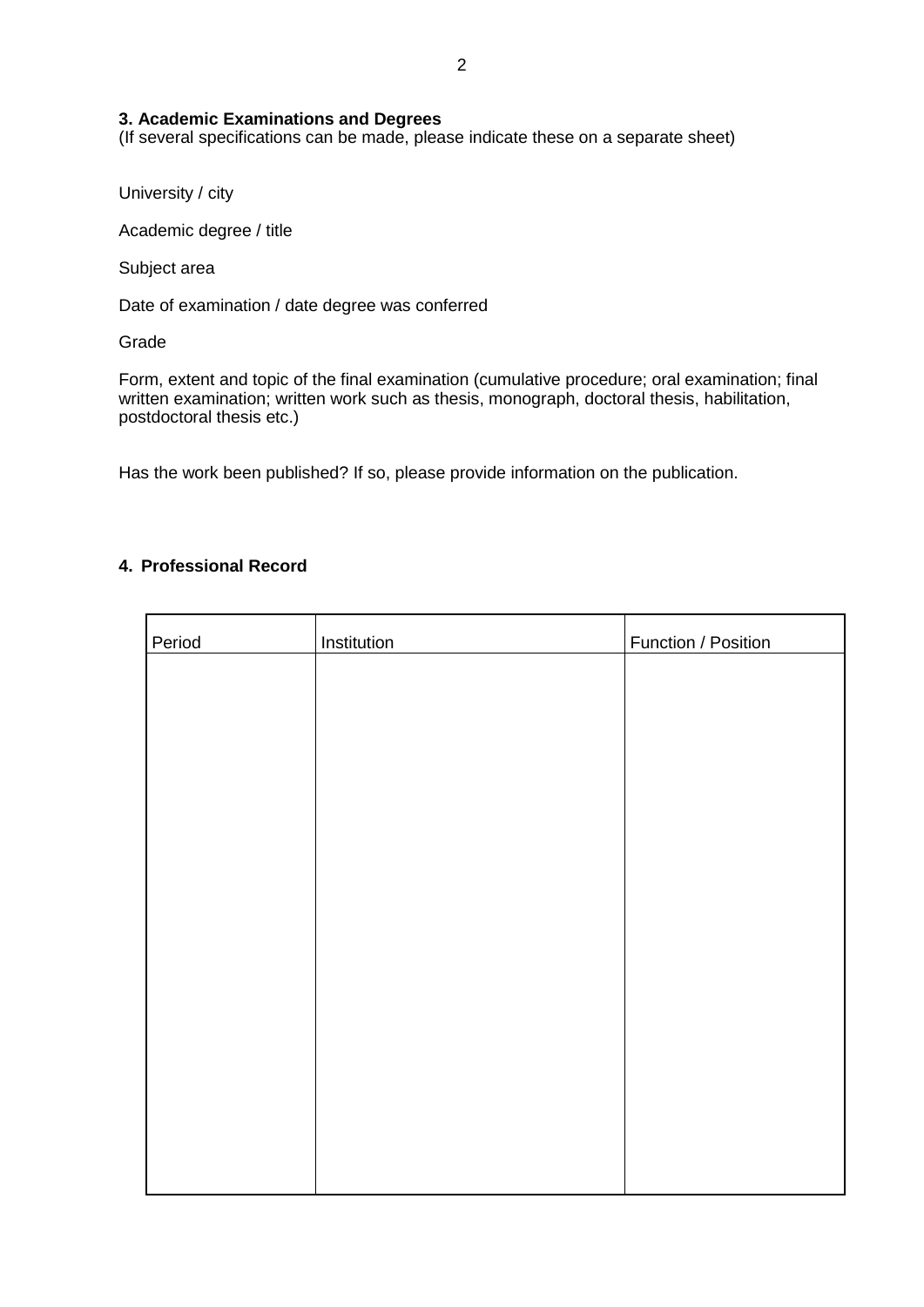| Research project to be supported by the grant                                                                                                                                                                       |
|---------------------------------------------------------------------------------------------------------------------------------------------------------------------------------------------------------------------|
|                                                                                                                                                                                                                     |
|                                                                                                                                                                                                                     |
|                                                                                                                                                                                                                     |
|                                                                                                                                                                                                                     |
|                                                                                                                                                                                                                     |
|                                                                                                                                                                                                                     |
|                                                                                                                                                                                                                     |
|                                                                                                                                                                                                                     |
|                                                                                                                                                                                                                     |
|                                                                                                                                                                                                                     |
|                                                                                                                                                                                                                     |
|                                                                                                                                                                                                                     |
| Reasons for applying for a research residency at the Staatliche Museen zu Berlin; if<br>possible, specify the collections / materials at the Staatliche Museen zu Berlin that are of<br>relevance for your project: |
|                                                                                                                                                                                                                     |
|                                                                                                                                                                                                                     |
|                                                                                                                                                                                                                     |
|                                                                                                                                                                                                                     |

#### **Duration and Category of Scholarship** 6.

- a) For which period of time (max. 3 months) do you require a grant?
- b) When would you like to begin your research in Berlin (please give an alternative date)?
- c) For which grant category (a or b as given in the Guidelines) are you applying?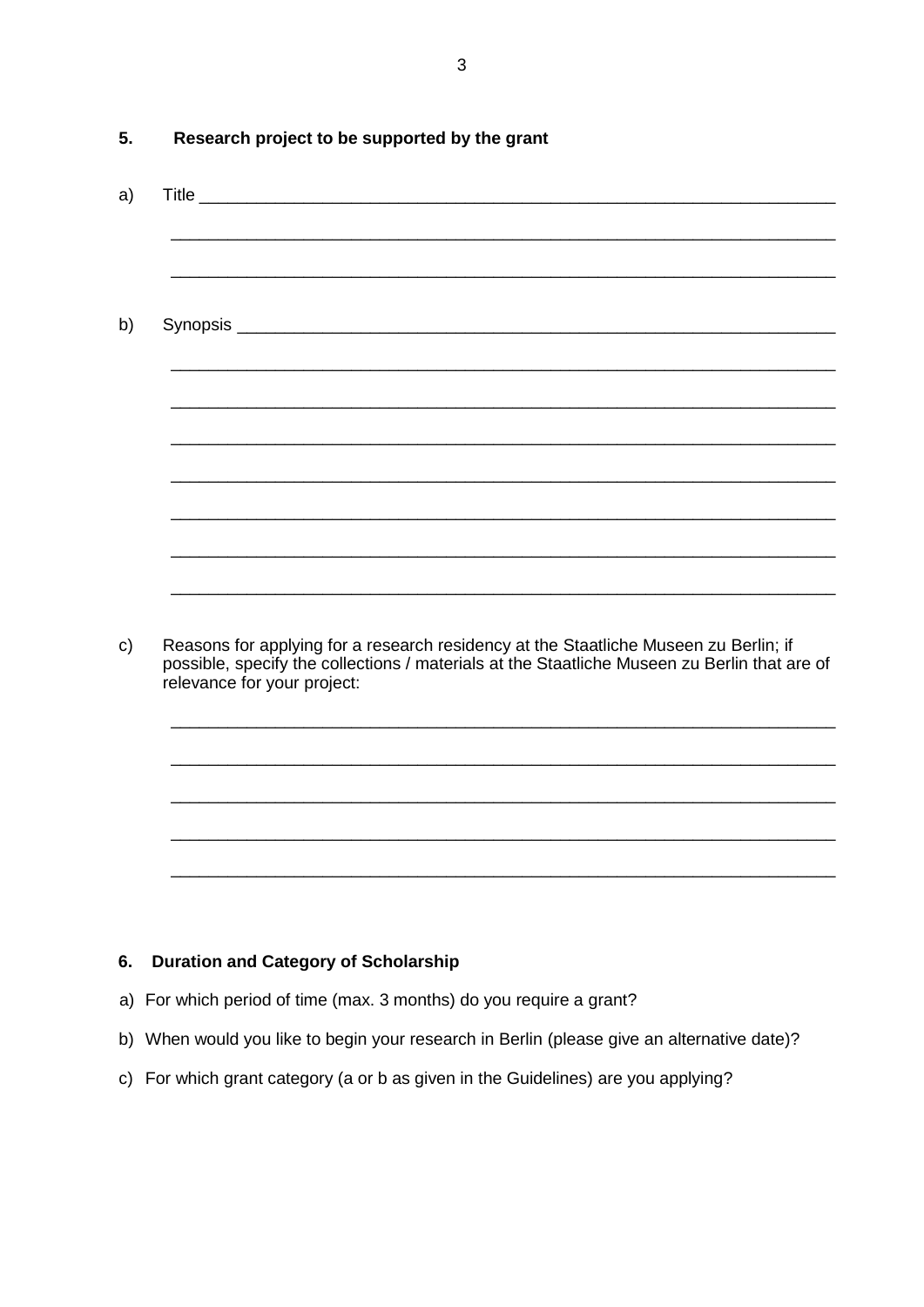## **7. Other Grant Applications**

Have you applied for other grants for this project? If so, at which institutions?\_\_\_\_\_\_\_\_\_\_\_\_

\_\_\_\_\_\_\_\_\_\_\_\_\_\_\_\_\_\_\_\_\_\_\_\_\_\_\_\_\_\_\_\_\_\_\_\_\_\_\_\_\_\_\_\_\_\_\_\_\_\_\_\_\_\_\_\_\_\_\_\_\_\_\_\_\_\_\_\_\_\_\_

\_\_\_\_\_\_\_\_\_\_\_\_\_\_\_\_\_\_\_\_\_\_\_\_\_\_\_\_\_\_\_\_\_\_\_\_\_\_\_\_\_\_\_\_\_\_\_\_\_\_\_\_\_\_\_\_\_\_\_\_\_\_\_\_\_\_\_\_\_\_\_

\_\_\_\_\_\_\_\_\_\_\_\_\_\_\_\_\_\_\_\_\_\_\_\_\_\_\_\_\_\_\_\_\_\_\_\_\_\_\_\_\_\_\_\_\_\_\_\_\_\_\_\_\_\_\_\_\_\_\_\_\_\_\_\_\_\_\_\_\_\_\_

4

Approvals of other grants for this period are to be indicated immediately.

# **8. Application Documents**

| The following application documents are enclosed with this application:         |          |  |  |
|---------------------------------------------------------------------------------|----------|--|--|
| a) Tabular curriculum vitae                                                     | yes / no |  |  |
| b) Two letters of recommendation by academic teachers (for graduates / doctoral |          |  |  |
| candidates)                                                                     | yes / no |  |  |
| c) List of publications                                                         | yes / no |  |  |
| d) Copies of university diplomas and certificates indicating the conferral      |          |  |  |
| of academic degrees                                                             | yes / no |  |  |
| e) Detailed exposition of the research project                                  | yes / no |  |  |
|                                                                                 |          |  |  |

#### **9. Data Protection**

Please note the data protection information in the appendix.

\_\_\_\_\_\_\_\_\_\_\_\_\_\_\_\_\_\_\_\_\_\_\_\_\_\_\_\_\_\_ \_\_\_\_\_\_\_\_\_\_\_\_\_\_\_\_\_\_\_\_\_\_\_\_\_\_\_\_\_\_\_\_\_ City, date Signature Signature